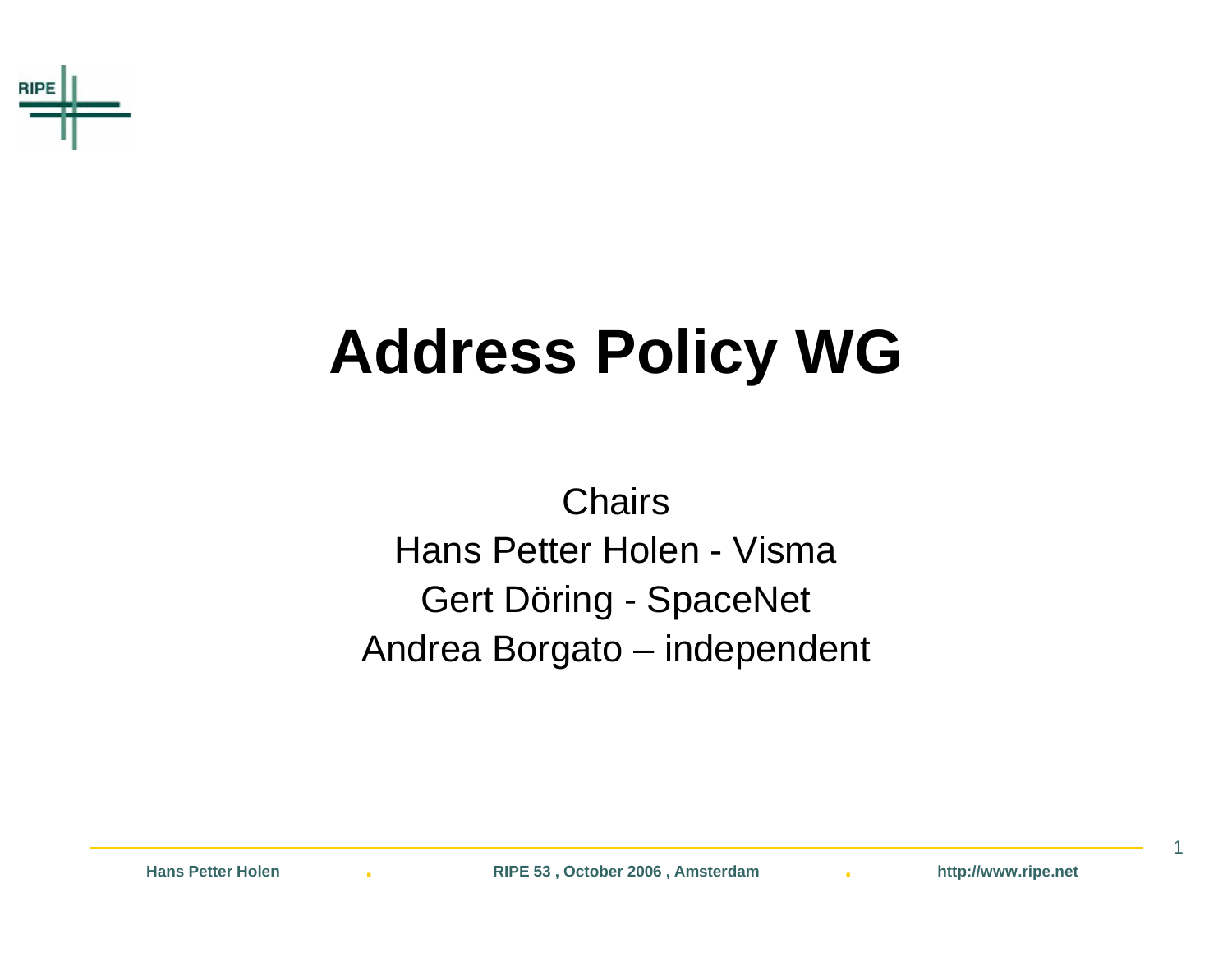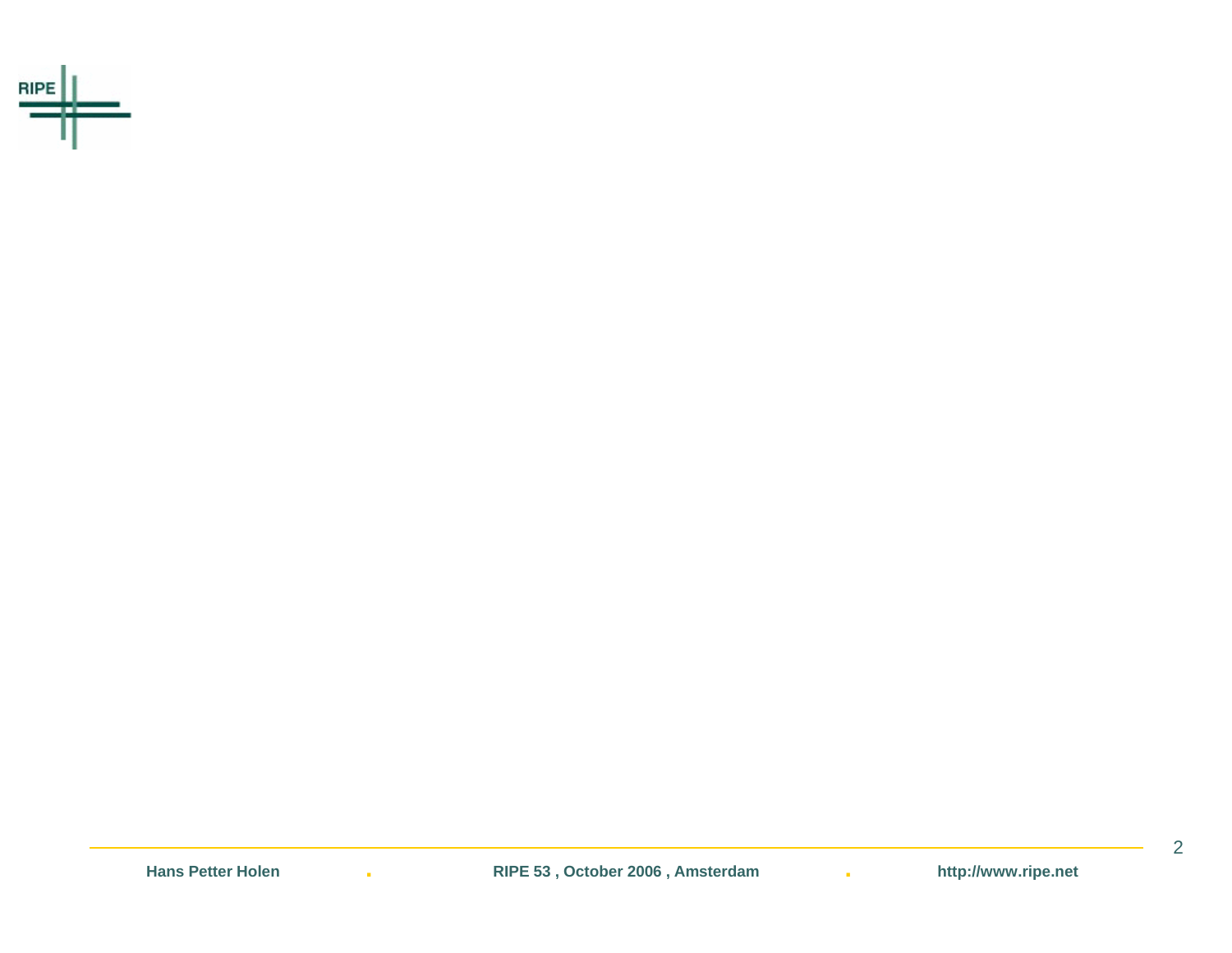

## Agenda

- •[http://www.ripe.net/ripe/meetings/ripe-](http://www.ripe.net/ripe/meetings/ripe-53/agendas/address_policy.html)[53/agendas/address\\_policy.html](http://www.ripe.net/ripe/meetings/ripe-53/agendas/address_policy.html)
- •AOBs

– PI

- Reference:
	- **Title: Current Policy Topics - World Wide View Presenter:** Filiz Yilmaz (RIPE NCC)
	- **Abstract:** *This presentation focuses on recent policies and discussions about Internet resources in the five Regional Internet Registry regions (AfriNIC, APNIC, ARIN, LACNIC and RIPE NCC). The presentation provides an overview of recent policy related developments relevant to IPv4, IPv6 and AS Numbers.*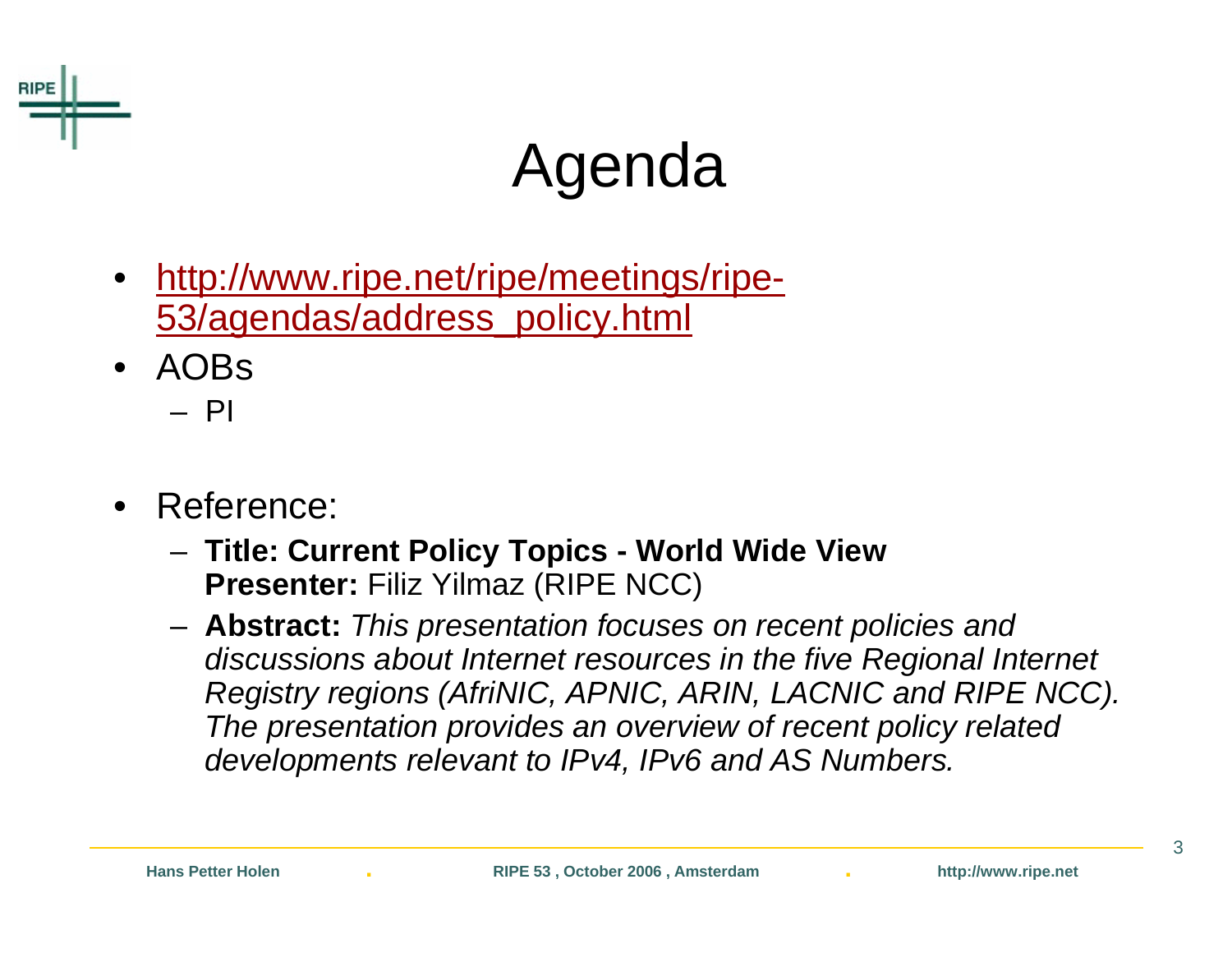

## **A. Administrative Matters**

- Welcome
- Select a scribe
- Distribute participants list
- Finalise agenda
- Approval of <u>minutes from RIPE 52</u>
- Point people to [mailing list](http://www.ripe.net/mailman/listinfo/address-policy-wg) [address-policy](mailto:address-policy-wg@ripe.net)[wg@ripe.net](mailto:address-policy-wg@ripe.net)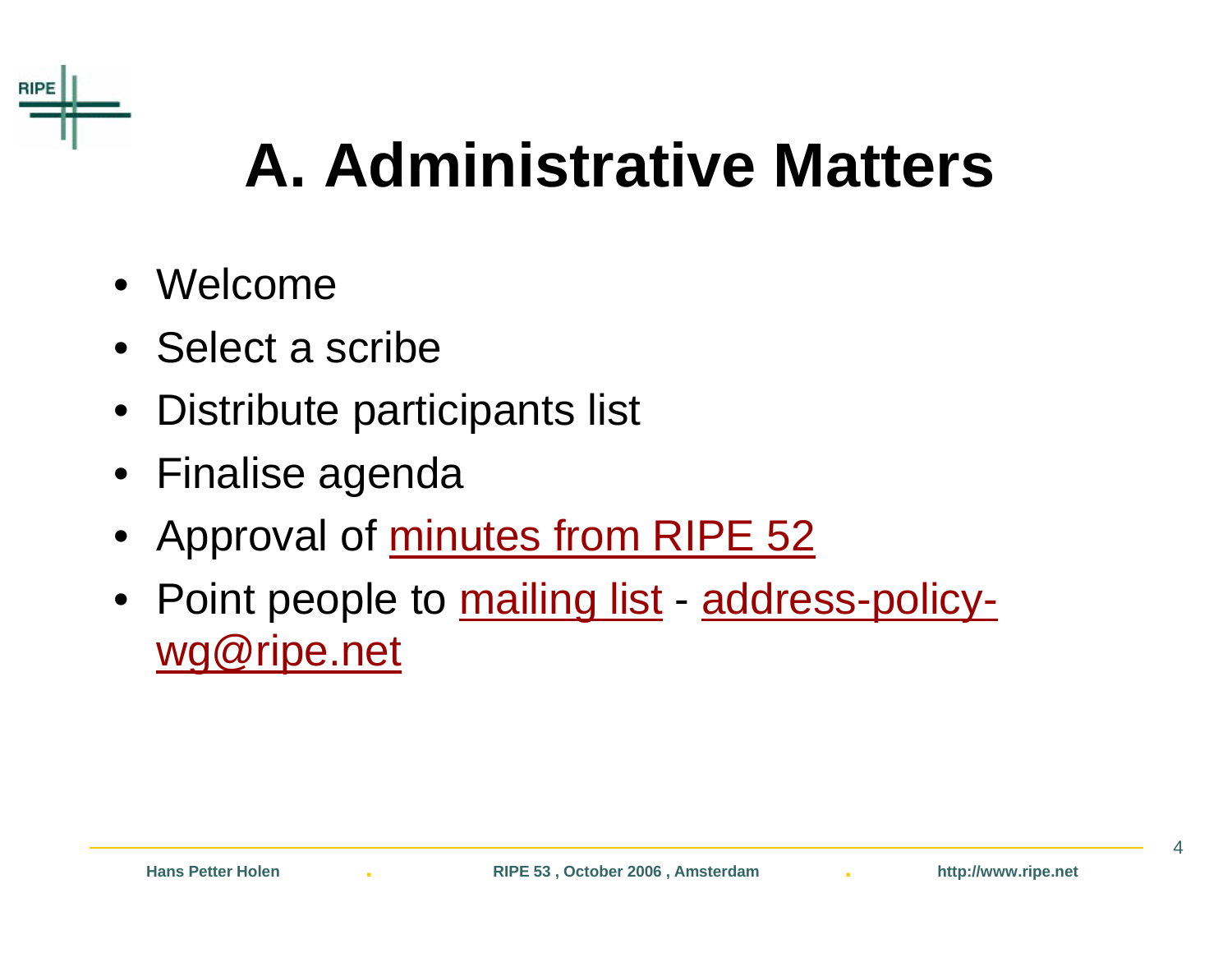#### **B. Elect a New Address Policy RIPE Working Group Chair and Co-Chair(s)**

• Hans Petter Holen is proposing to step down as working group chair (and become a co-chair) due to high work load/little spare time

.

• Andrea Borgato seems to have fallen off the net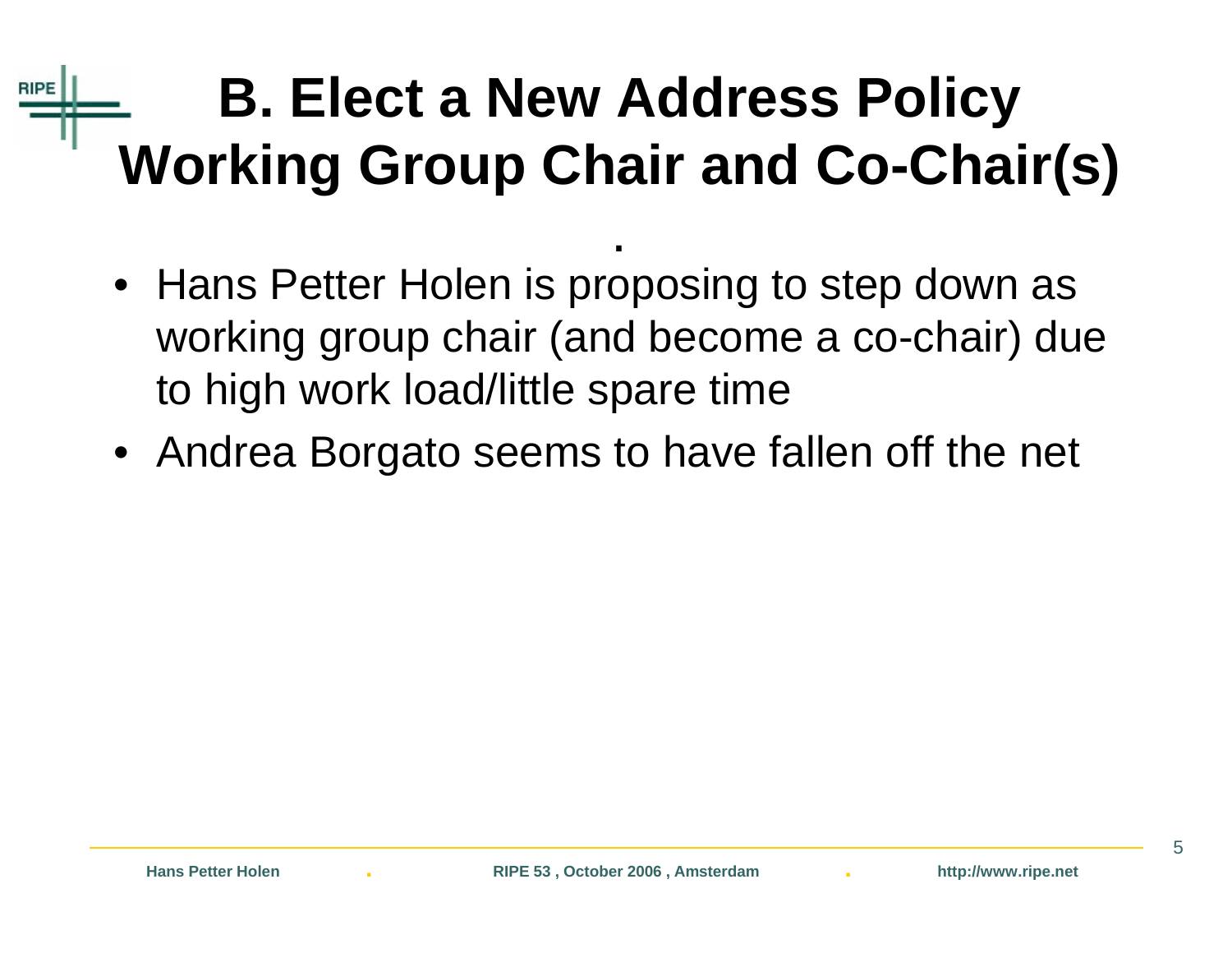## **C. Ongoing/Current Address Policy Proposals in the RIPE Region**

• Accpted proposals

**RIPE** 

- •Open IPv6 proposals
- New IPv4 proposals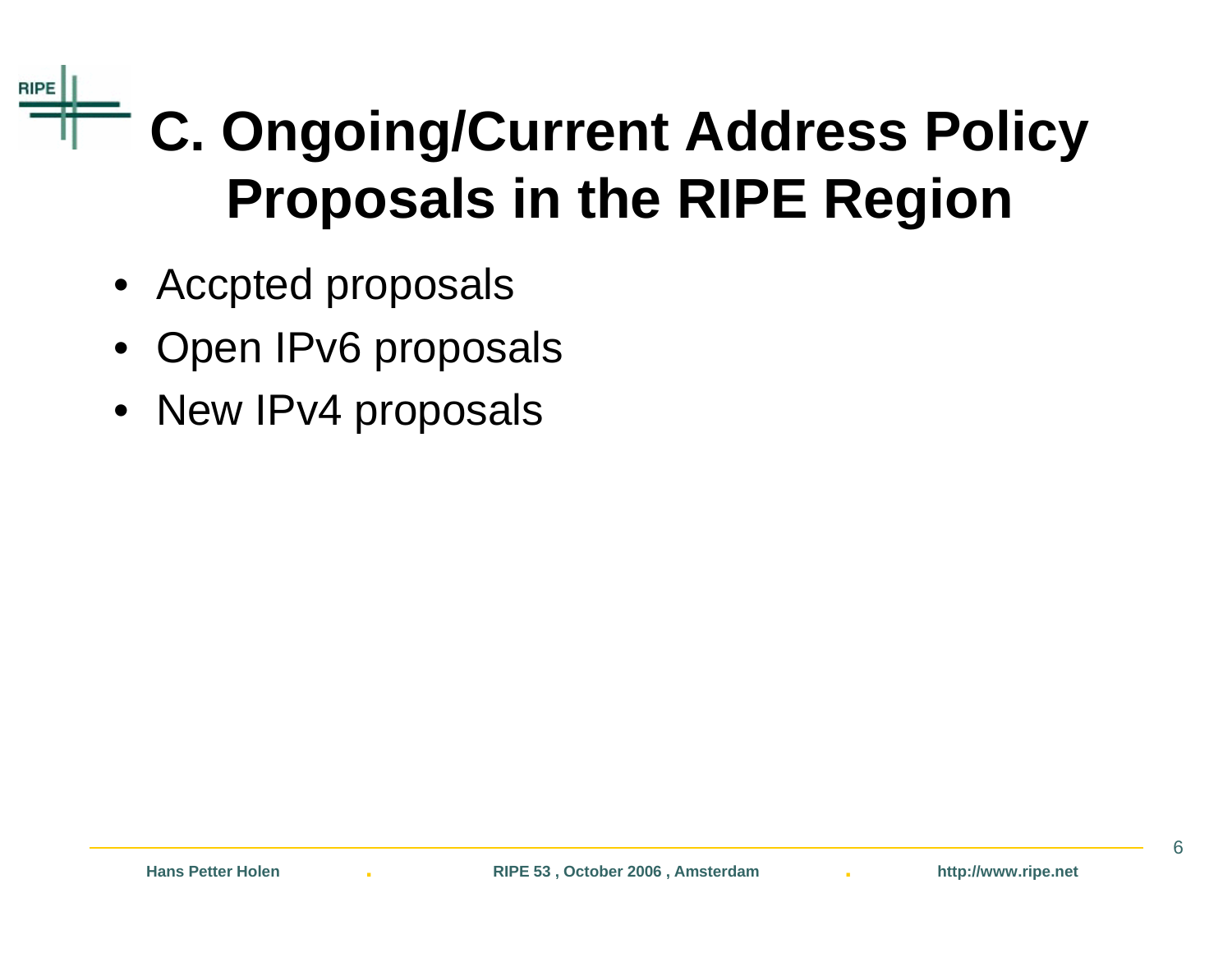

## **Overview**

- $\bullet$ A 2005-02 : IP Assignments for anycasting DNS
- •A 2005-12 : 4-byte AS Number Policy
- • R 2005-08 : Amend IPv6 Assignment and Utilisation Requirement
- D 2006-01 : Provider Independent (PI) IPv6 Assigments for End Users
- •D 2006-02 : IPv6 Address Allocation and Assignment Policy
- $\bullet$ D 2006-04 : Contact e-mail Address Requirements
- •D 2006-05 : (IPv4) PI Assignment Size
- •D 2006-06 : IPv4 Maximum Allocation Period
- •D 2006-07 : Minimum IPv4 Assignment Window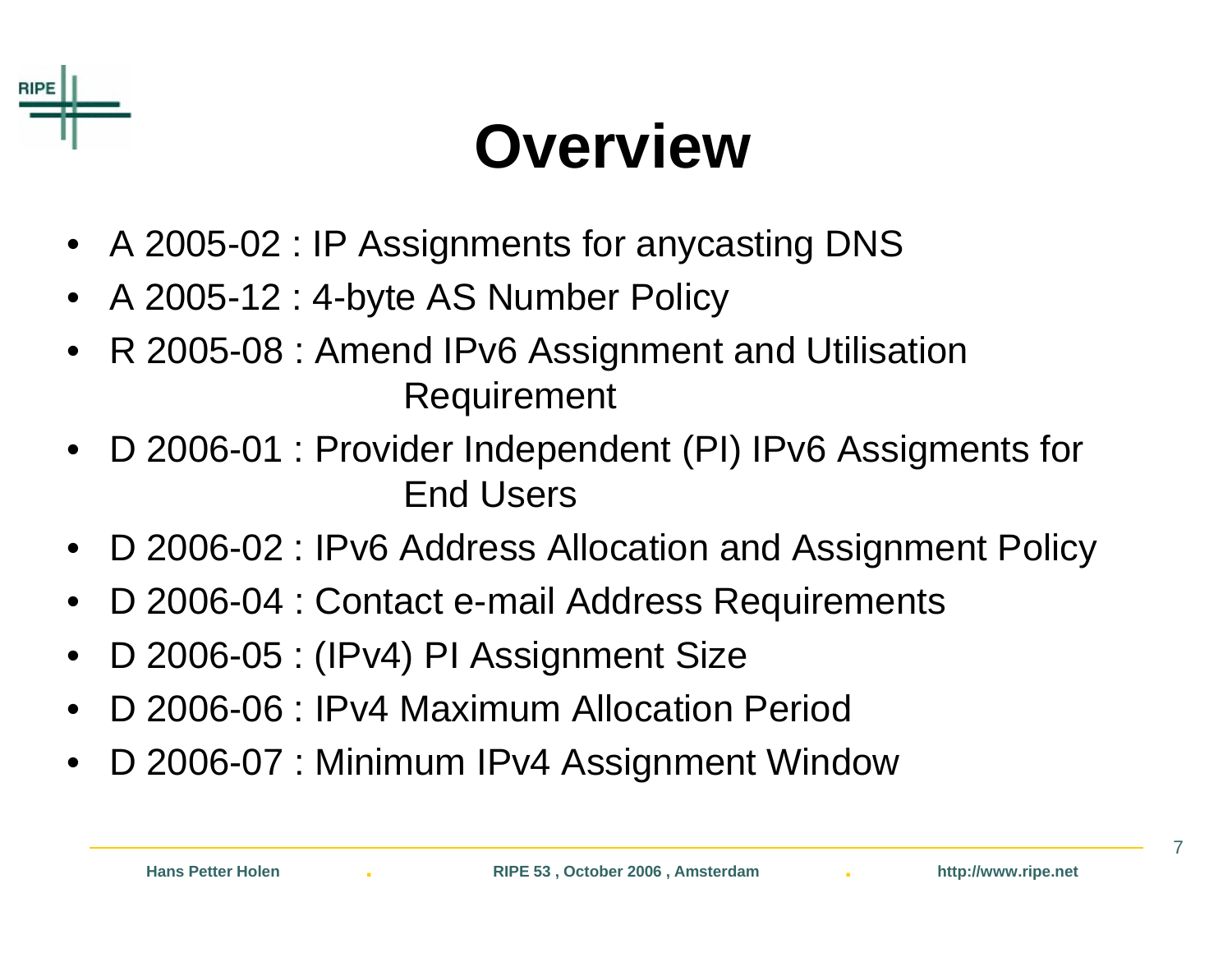

### **2005-02 : IP Assignments for Anycasting DNS**

- Author: Andreas Baess
- •Policy type: New
- •For ccTLD and gTLD operators doing anycasting
- • Assign
	- one /24 IPv4 prefix and/or
	- one /48 IPv6 prefix
- Status: Accepted
- •<http://www.ripe.net/ripe/policies/proposals/2005-02.html>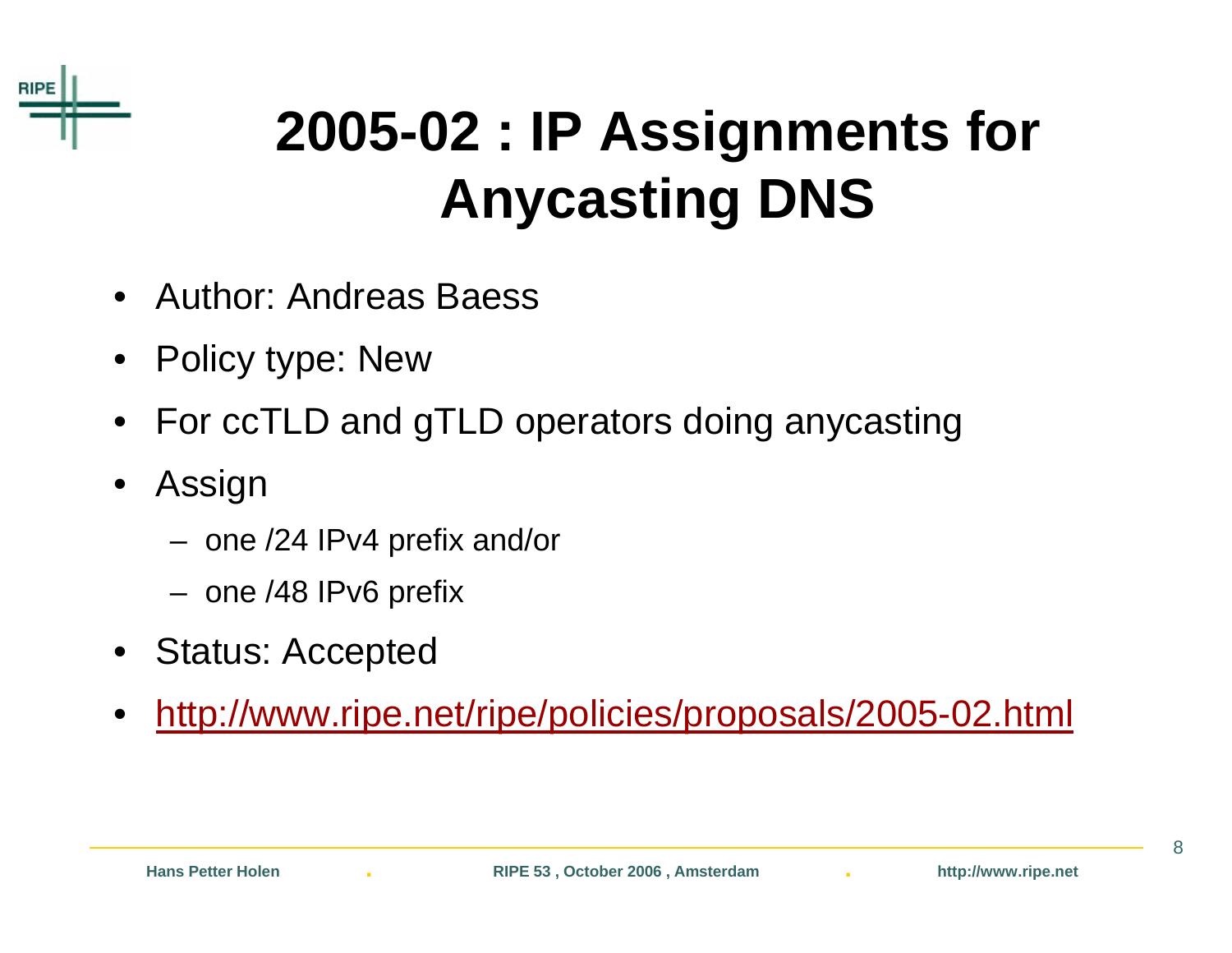#### **RIPE 2005-12 : 4-byte AS Number Policy**

- Author: Geoff Huston
- Policy type: New
- 1 January 2007: RIRs start to process applications for 4-byte only ASNs
- 1 January 2009: RIRs start assigning 4-byte only ASNs –2-byte only ASNs will be assigned if asked specifically
- 1 January 2010: RIRs start assigning ASNs from an undifferentiated 4- byte AS Number allocation pool
- Status: Accepted
- •<http://www.ripe.net/ripe/policies/proposals/2005-12.html>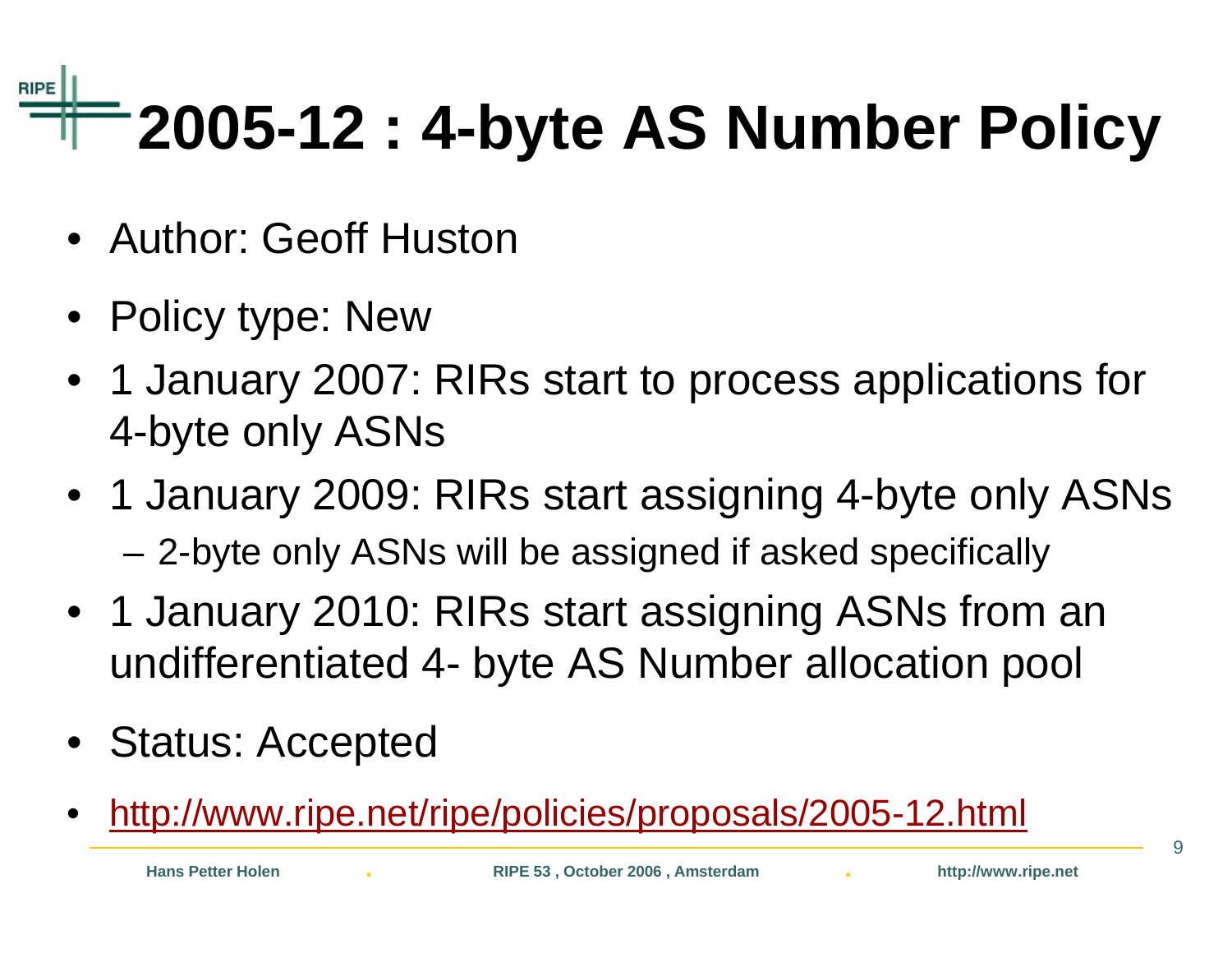

## IPv6 proposals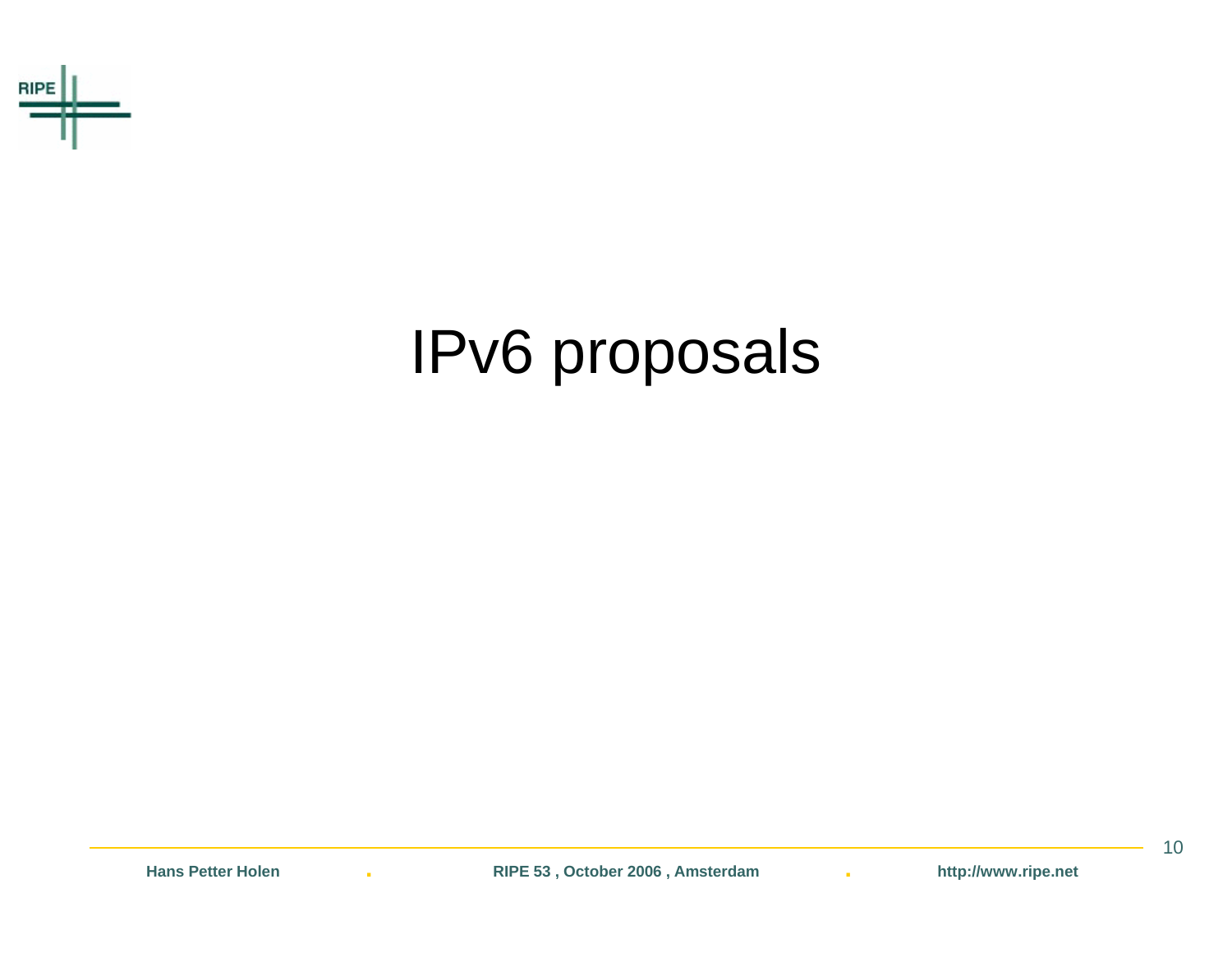

### **2005-08 : Amend IPv6 Assignment and Utilisation Requirement**

- •Author: Kurtis Lindqvist & Geoff Huston
- •Policy type: Modify (IPv6 Allocation and Assignment Policy)
- •**Change** 
	- the existing policy regarding LIR and ISP assignments to End Sites to allow the unit of assignment to be an LIR or ISP decision.
	- the definition of an End Site for the purposes of the calculation of ISP or LIR End Site allocation efficiency to a /56 size.
	- the IPv6 threshold End Site allocation utilisation level relating to assessment of utilisation of End Site allocation efficiency to that matching an HD Ratio value of 0.94.
- •Status: Review Phase
- •<http://www.ripe.net/ripe/policies/proposals/2005-08.html>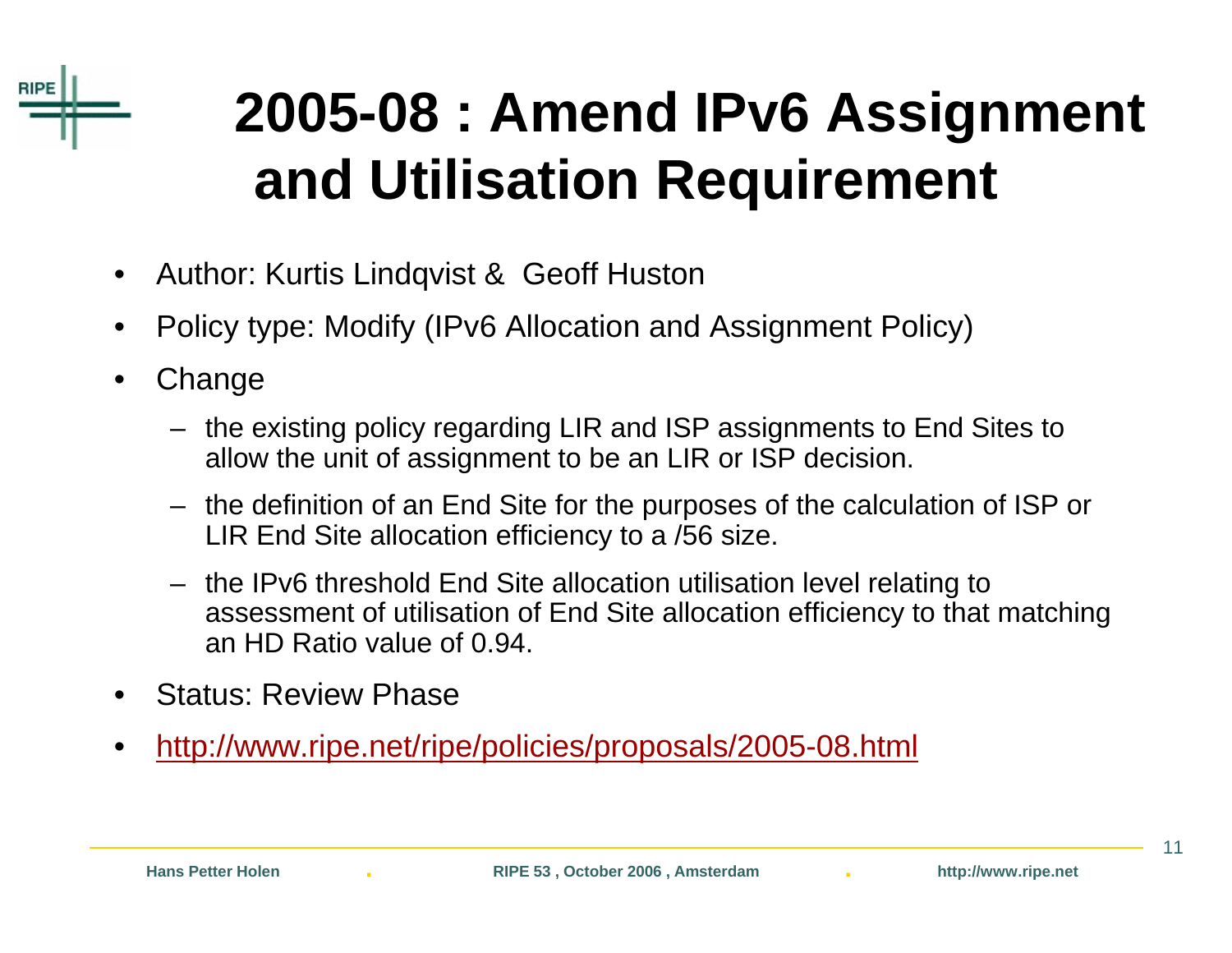### **RIPE 2006-01 : Provider Independent (PI) IPv6 Assigments for End Users**

- Author: Jordi Palet Martinez
- •Policy type: New
- • Criteria:
	- become a RIPE NCC member or have a similar contractual relation with the RIPE NCC (to be defined by the board)
	- Assignment size = /32 minimum
	- Temporary assignment (maximum 3 years)
- •Status: Discussion Phase
- •<http://www.ripe.net/ripe/policies/proposals/2006-01.html>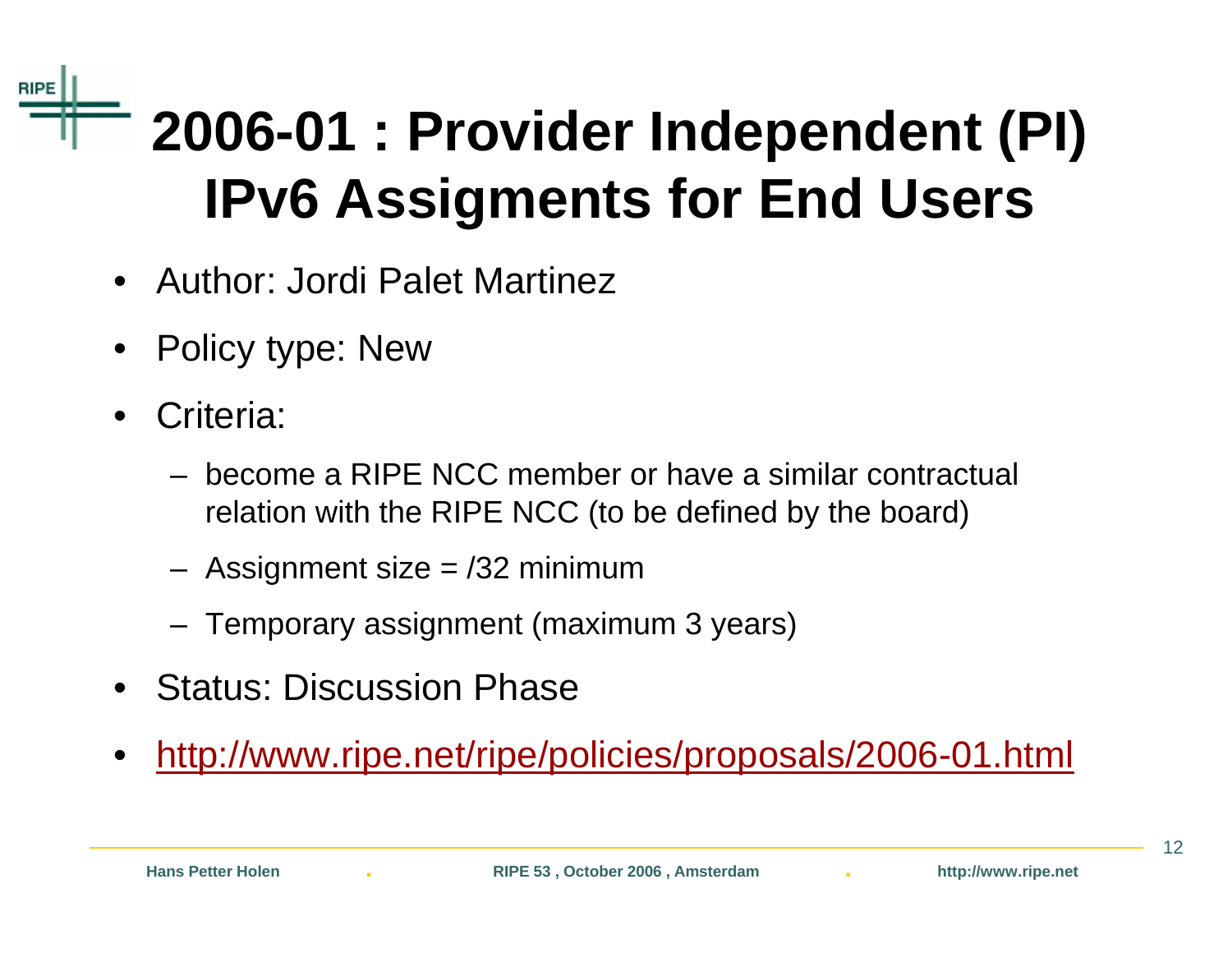

### **2006-02 : IPv6 Address Allocation and Assignment Policy**

- •Author: Jordi Palet Martinez
- •Policy type: Modification (on IPv6 criteria)
- • Change
	- End Site Definition to:
		- An End Site is defined as an End User (subscriber) who has a business or legal (same or associated entities) relationship with a service provider that…
	- Initial allocation criteria to:
		- a) be an LIR
		- b) plan to provide IPv6 connectivity to other organisations or to its own/related departments/entities/sites to which it will assign /48s by advertising that connectivity through a single aggregated address allocation c) have a plan for making a reasonable number of /48 assignments within two years
	- Remove review of RIR/NIR for multiple /48 assignments to same End Site
- •Status: Discussion Phase
- •<http://www.ripe.net/ripe/policies/proposals/2006-02.html>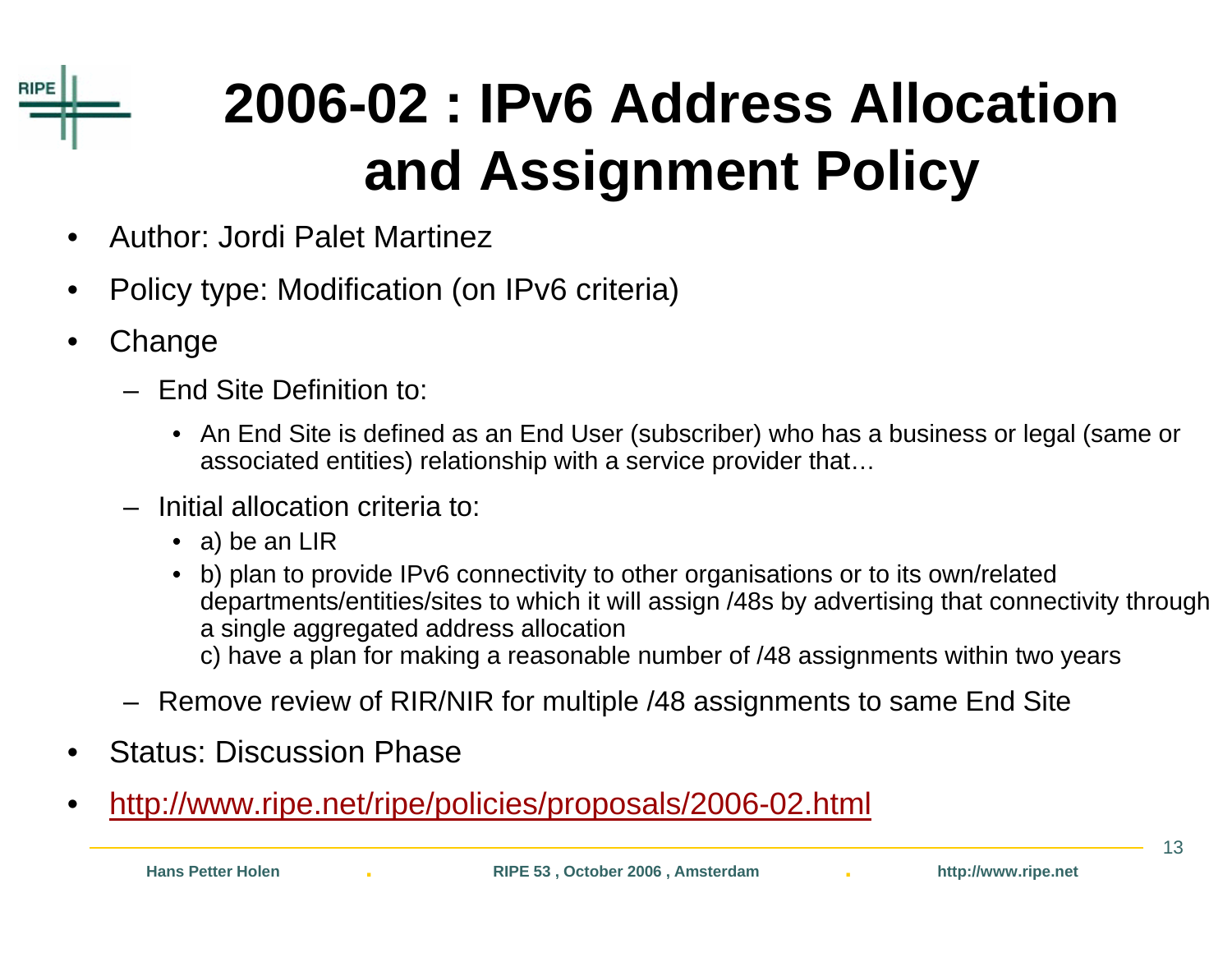

# Where to go with IPv6

- Workinggroup needs to:
	- –Look to other regions ?
	- Select direction
	- –Alling proposal texts
- Major issues:
	- –Initial criteria (200 users)
	- HD ratio
	- One size fits all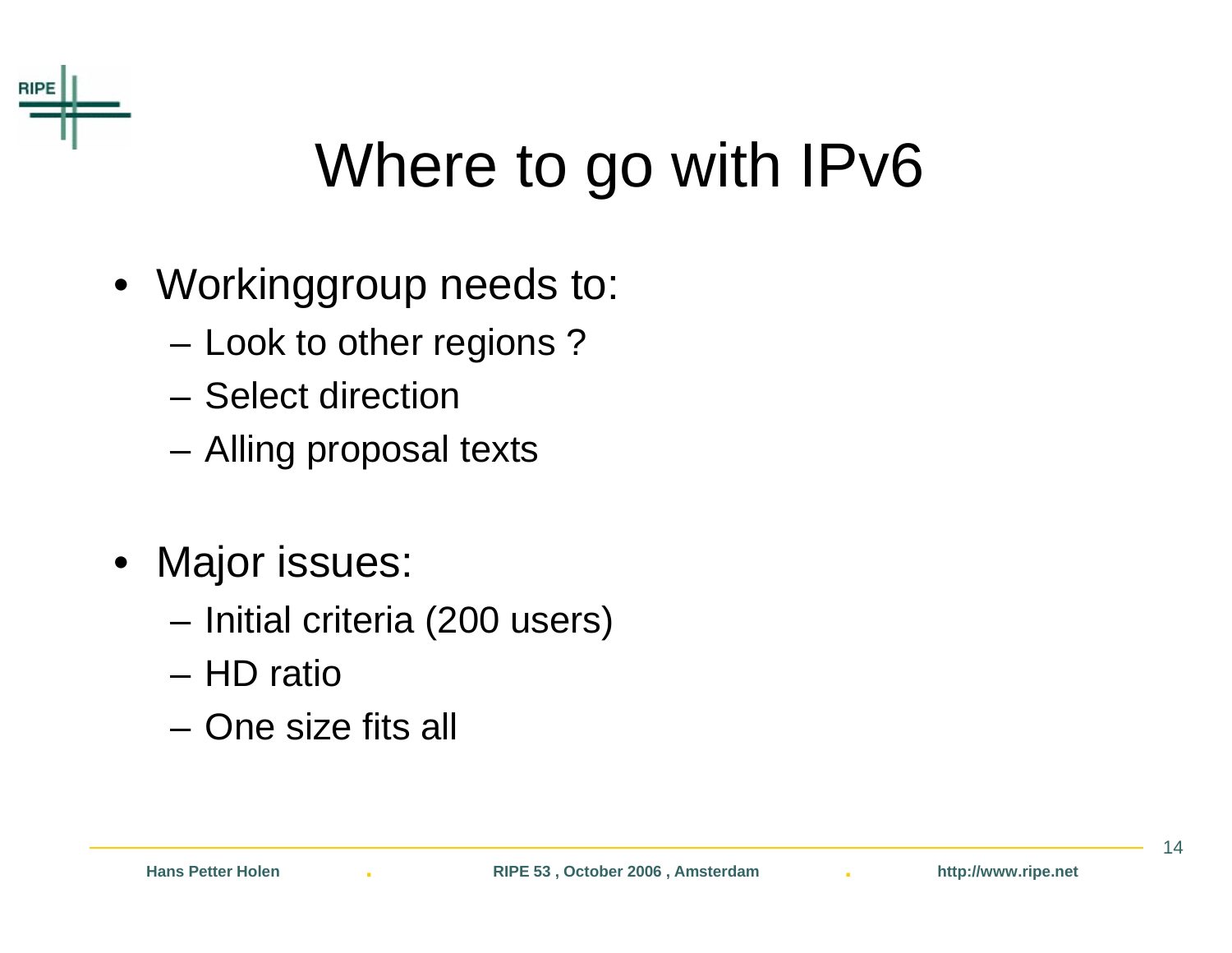

### **2006-04 : Contact e-mail Address Requirements**

- •Author: Jeffrey L. Scribner
- •Policy type: Modify
- •Change "Registration Requirements"

...Registration data (range, contact information, status etc.) must be correct at all times (i.e. they have to be maintained).

•To

> ...Registration data (range, contact information, status etc.) must be correct at all times (i.e. they have to be maintained). Every organisation controlling an IP address should provide at least one working contact e-mail address where notifications of abuse emanating from that IP address can be sent.

> All persons and organisations assigned an IP address should act to prevent abusive messages originating from that IP address.

- •Status: Discussion Phase
- •<http://www.ripe.net/ripe/policies/proposals/2006-04.html>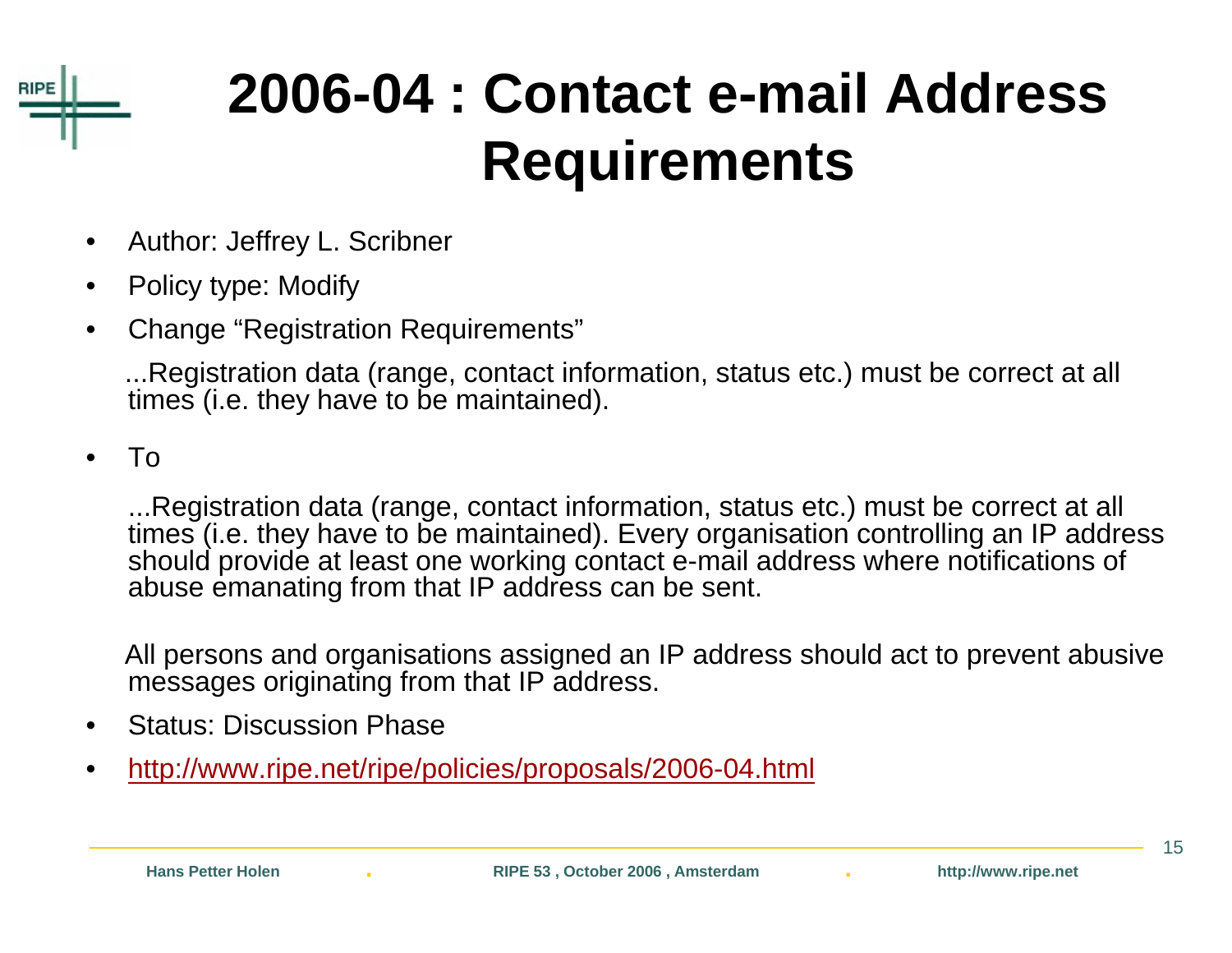## **2006-05 : (IPv4) PI Assignment Size**

- Author: Philip Chr. Laustsen Langelund
- Policy type: New

**RIPE** 

- Sets the minimum assignment size to a /24 when routing is a major issue for a multihoming End User.
- Status: Discussion Phase
- [http://www.ripe.net/ripe/policies/proposals/2006-](http://www.ripe.net/ripe/policies/proposals/2006-05.html) [05.html](http://www.ripe.net/ripe/policies/proposals/2006-05.html)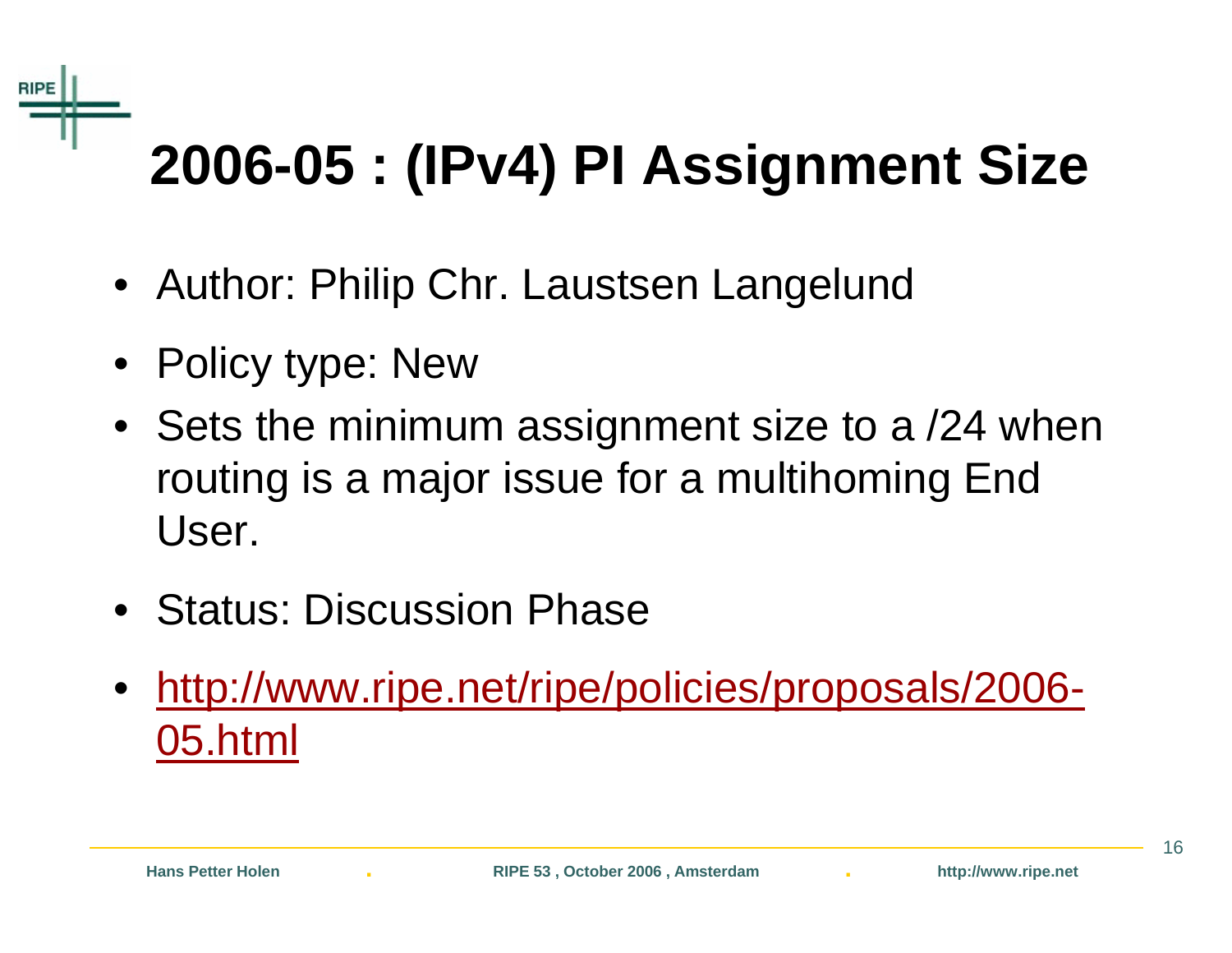## **2006-06 : IPv4 Maximum Allocation Period**

- Author: Axel Pawlik
- Policy type: New

**RIPE** 

- Suggesting the RIPE NCC to allocate enough address space to LIRs to meet their needs for a period of up to 12 months.
- Status: Discussion Phase
- •<http://www.ripe.net/ripe/policies/proposals/2006-06.html>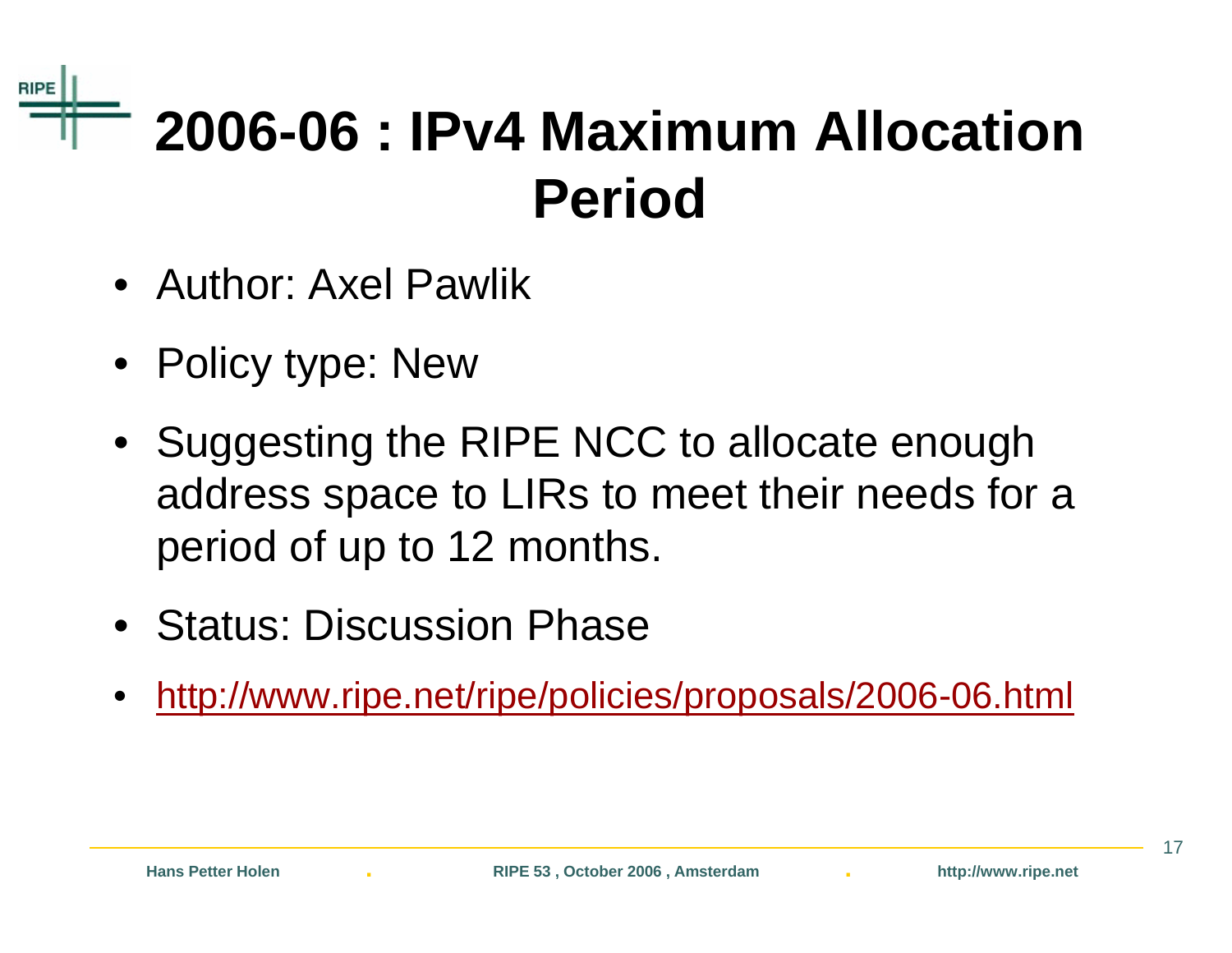### **RIPE 2006-07 : Minimum IPv4 Assignment Window**

- Author: Leo Vegoda
- Policy type: Modify
- Change minimum AW size from "0"
- To a /21
- Keep max sub-allocation size at /20
- Status: Discussion Phase
- •<http://www.ripe.net/ripe/policies/proposals/2006-07.html>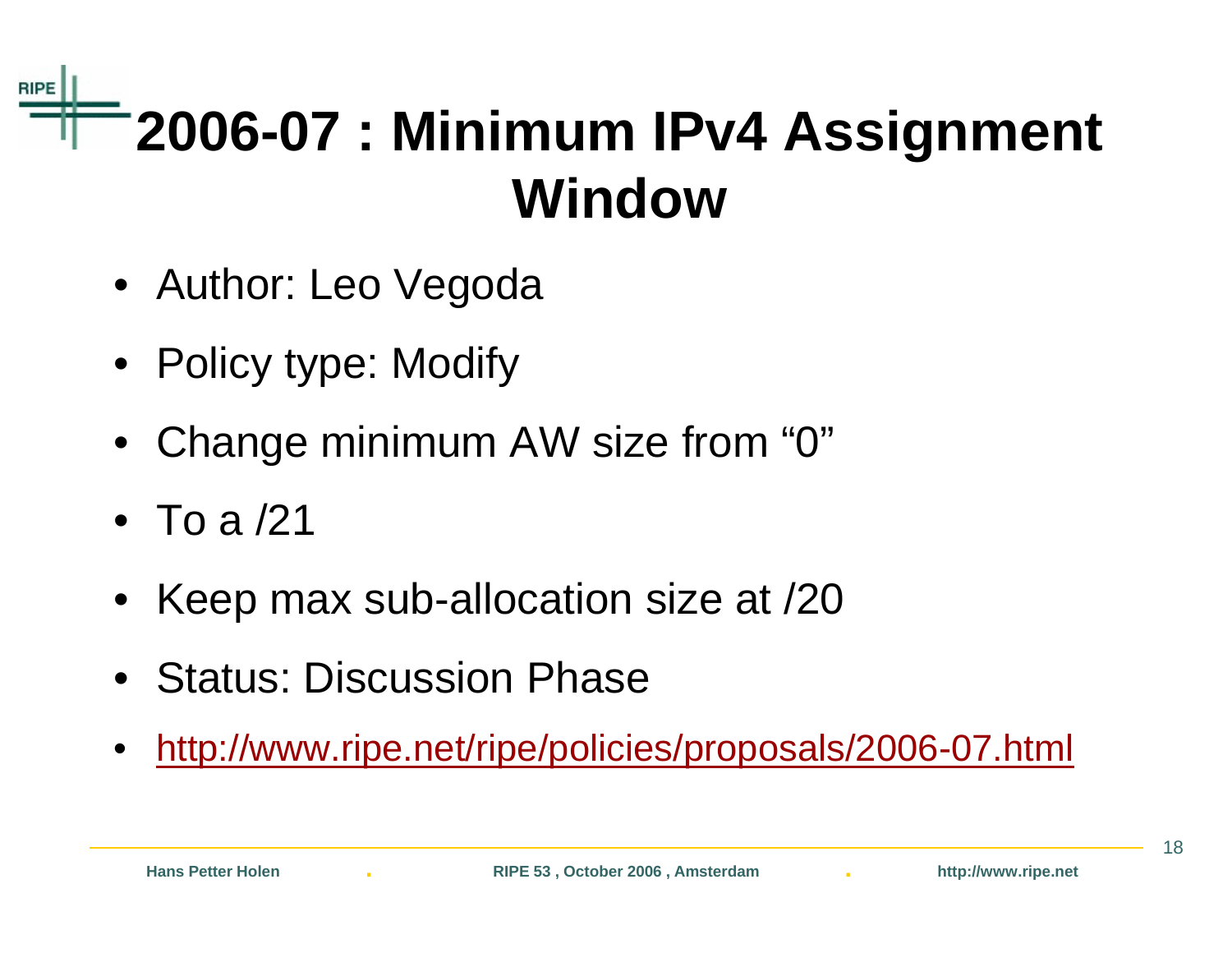

# **All Proposals**

- Current
	- <http://www.ripe.net/ripe/policies/proposals/>
- Archive
	- <http://www.ripe.net/ripe/policies/proposals/archive/>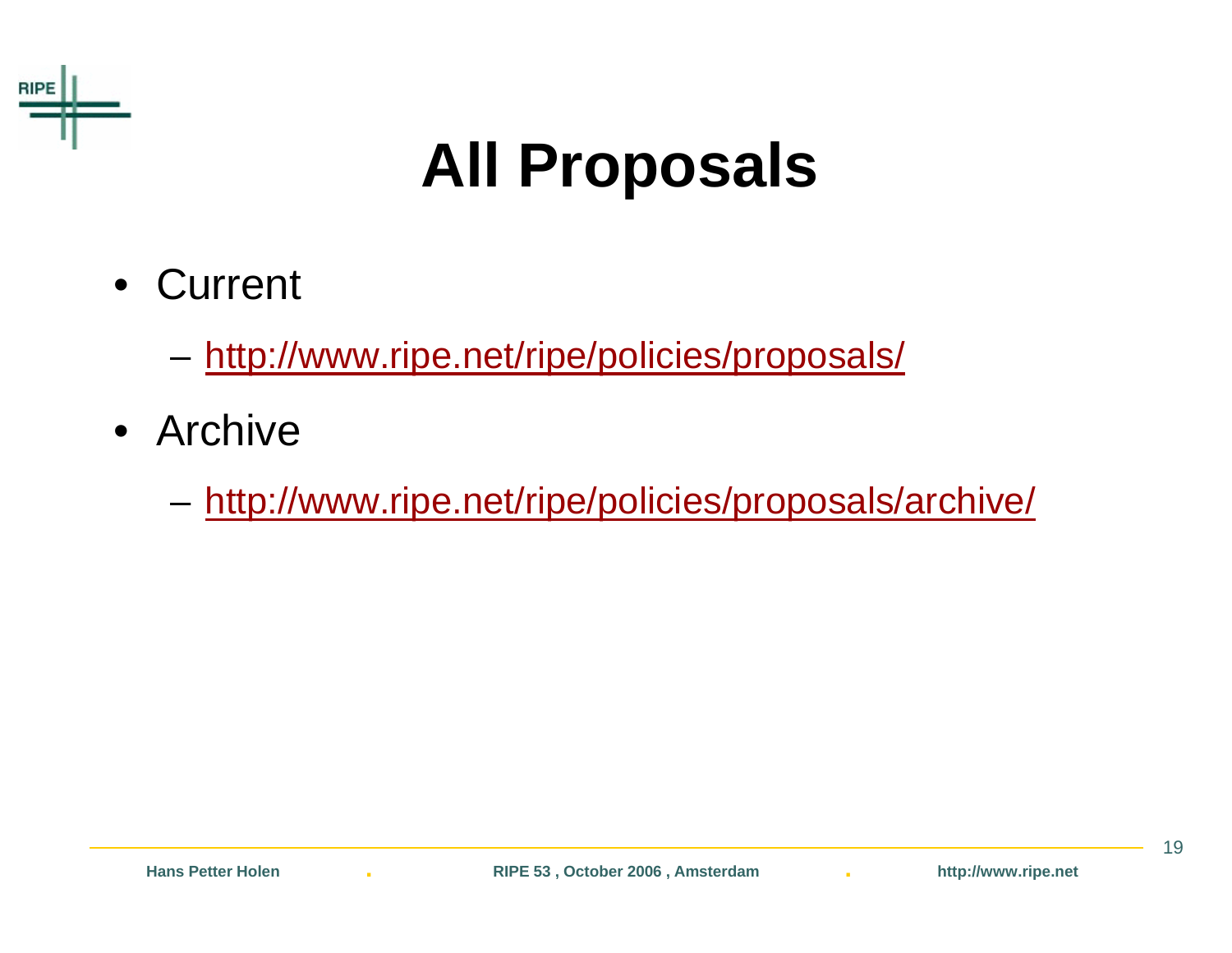### **D. Update on Global IANA/ICANN Policies**

• The ASO AC has

**RIPE** 

- 2400::/12 APNIC
- 2600::/12 ARIN
- 2800::/12 LACNIC
- 2a00::/12 RIPE
- 2c00::/12 AFRINIC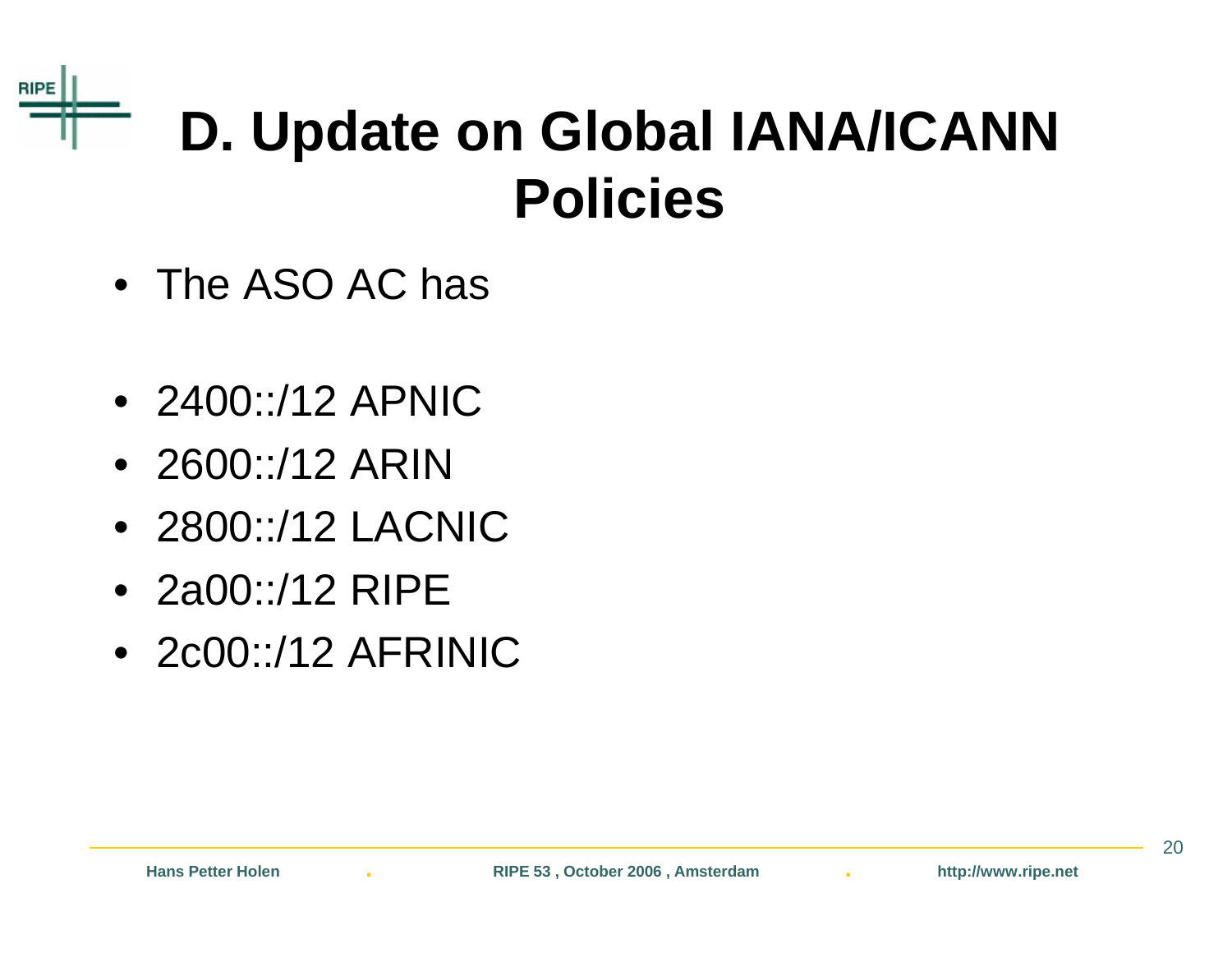

• Presentation in the Plenary

**RIPE** 

• Plus discussion time in the working group slot